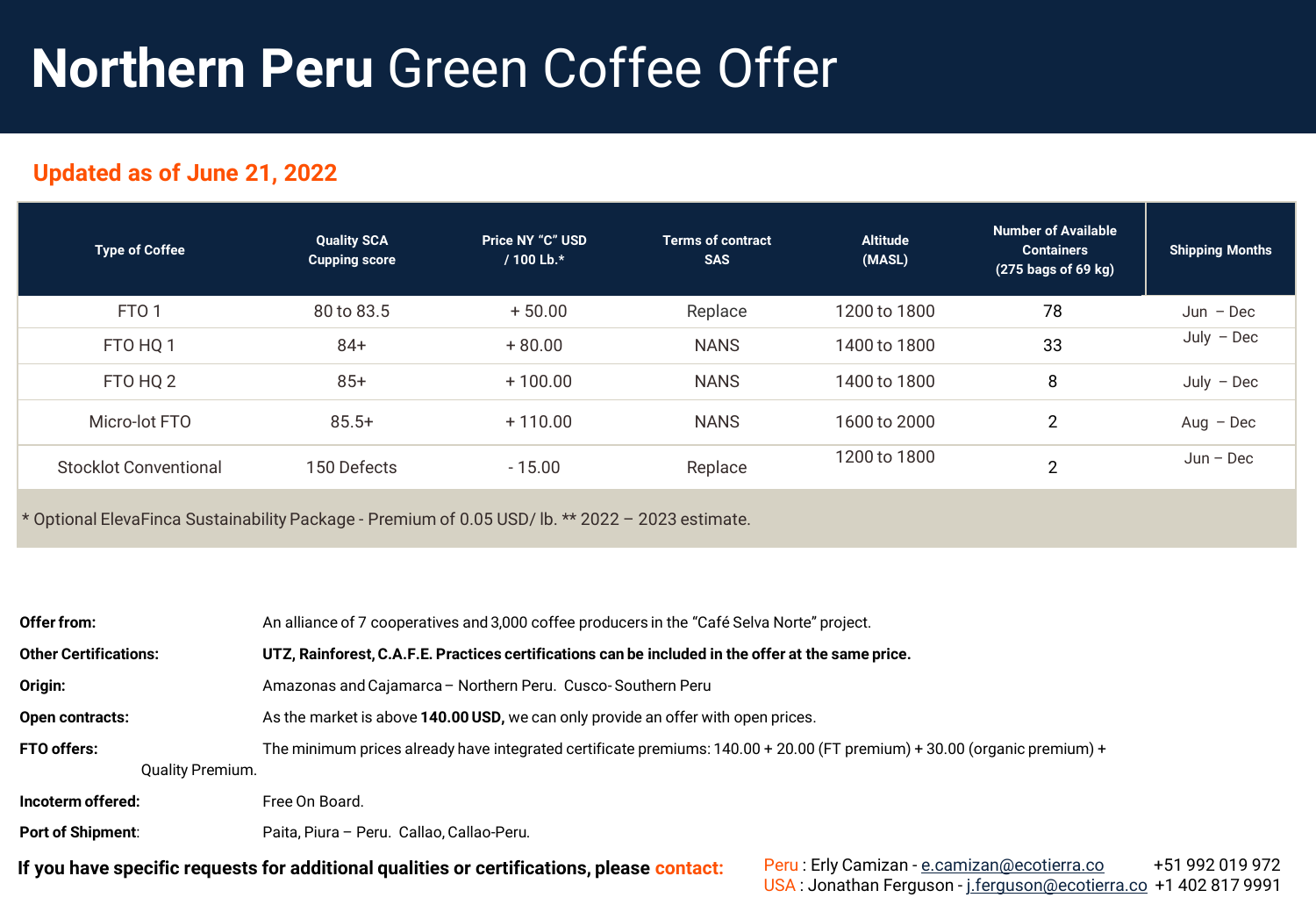# **Colombia Santa Marta** Green Coffee Offer

### **Updated as of June 21, 2022**

| <b>Type of Coffee</b>            | <b>Quality SCA</b><br><b>Cupping score</b> | Price /lb   | <b>Terms of contract</b><br><b>UGQ or EP and SAS</b> | <b>Altitude</b><br>(MASL) | <b>Number of Available</b><br><b>Containers</b><br>(250 bags of 70 kg) | <b>Shipping Months</b> |
|----------------------------------|--------------------------------------------|-------------|------------------------------------------------------|---------------------------|------------------------------------------------------------------------|------------------------|
| Organic 1                        | 80 to 83                                   | NY +105.00  | Replace                                              | 700 to 1900               | <b>TBD</b>                                                             | NOV. 22- APR.23        |
| FT <sub>1</sub>                  | 82 to 83                                   | NY +100.00  | Replace                                              | 700 to 1900               | <b>TBD</b>                                                             | NOV. 22- APR.23        |
| FTO <sub>1</sub>                 | 81 to 83.5                                 | NY + 120.00 | Replace                                              | 900 to 1900               | <b>TBD</b>                                                             | NOV. 22- APR.23        |
| FTO HQ 1<br>(CAFÉ MACANA)        | $84+$                                      | <b>TBD</b>  | <b>NANS</b>                                          | 1400 to 1900              | <b>TBD</b>                                                             | NOV. 22- APR.23        |
| Micro-lot FTO<br>(CAFÉ FAMILIAR) | $85+$                                      | TBD         | <b>NANS</b>                                          | 1400 to 1900              | TBD                                                                    | NOV. 22- APR.23        |
| Micro-lot FTO<br>(ALEGRE-HONEY)  | $85+$                                      | TBD         | <b>NANS</b>                                          | 1400 to 1900              | TBD                                                                    | NOV. 22- APR.23        |
| Micro-lot FTO<br>(NATURAL)       | $85+$                                      | TBD         | <b>NANS</b>                                          | 1400 to 1900              | TBD                                                                    | NOV. 22- APR.23        |

\* Optional ElevaFinca Sustainability Package - Premium of 0.05 USD/ lb. \*\* 2021 – 2022 estimate.

**Offer from: Red Ecolsierra.** 

**Origin:** Sierra Nevada, Colombia.

**Incoterm offered:** Free On Board.

Port of Shipment : Santa Marta (If Cartagena port is required, please add 3.00 USD to the price/100lb).

**Shipments in GrainPro bags:** Additional 3.00 USD to the price/100lb.

Latam (Peru): Erly Camizan - [e.camizan@ecotierra.co](mailto:e.camizan@ecotierra.co) - +51-99-20-19972 USA : Jonathan Ferguson - [j.ferguson@ecotierra.co](mailto:e.camizan@ecotierra.co) 402.817.9991

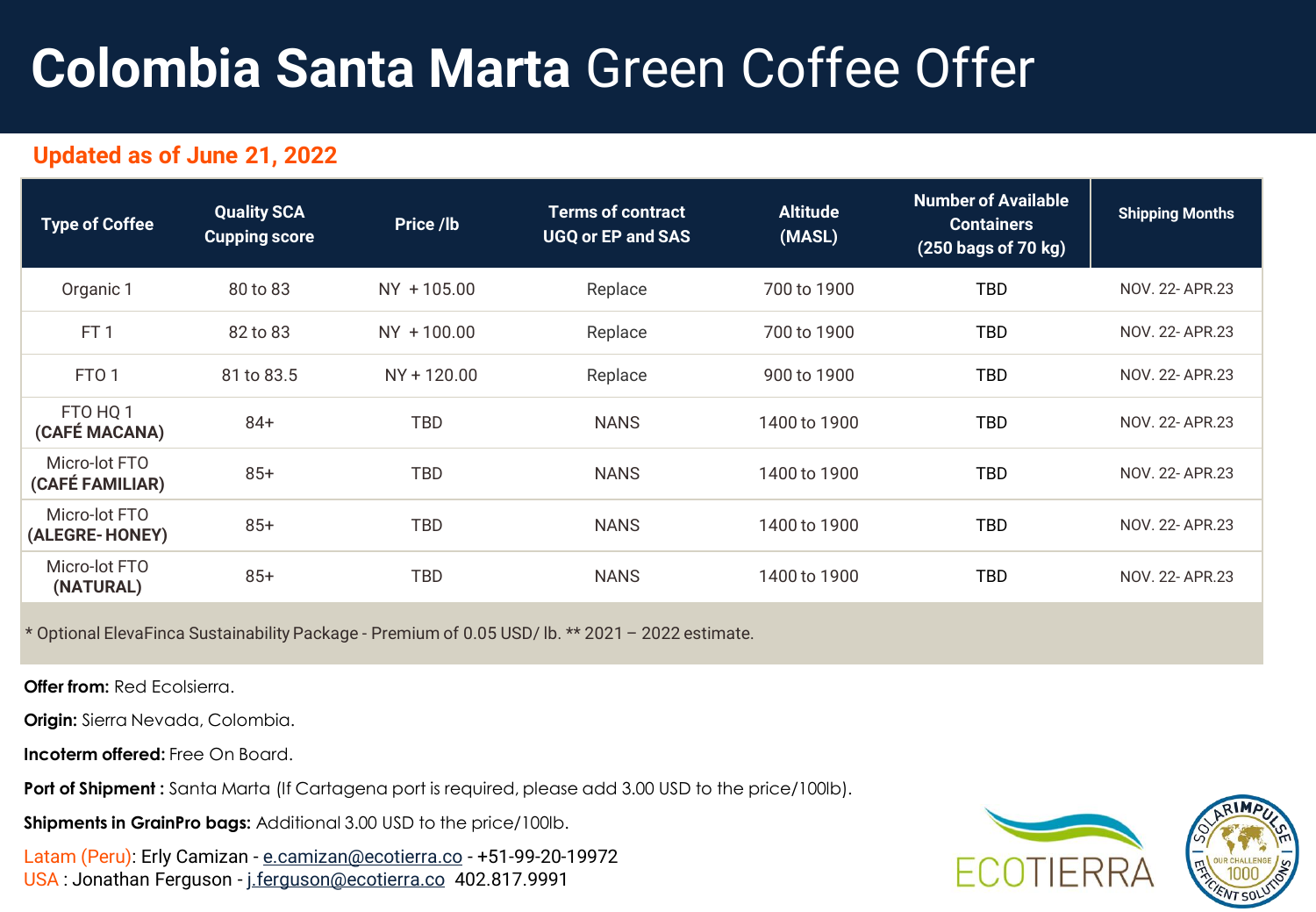

# Elevate your Sourcing.

### Here'show **:**

—

—

—

—

**Trace** your certified coffee

Accelerate reforestation efforts

Fight land degradation and climate change

Improve coffee producers' quality of life

Reduce sourcing risks **« A new holistic model of producer-based sourcing »**

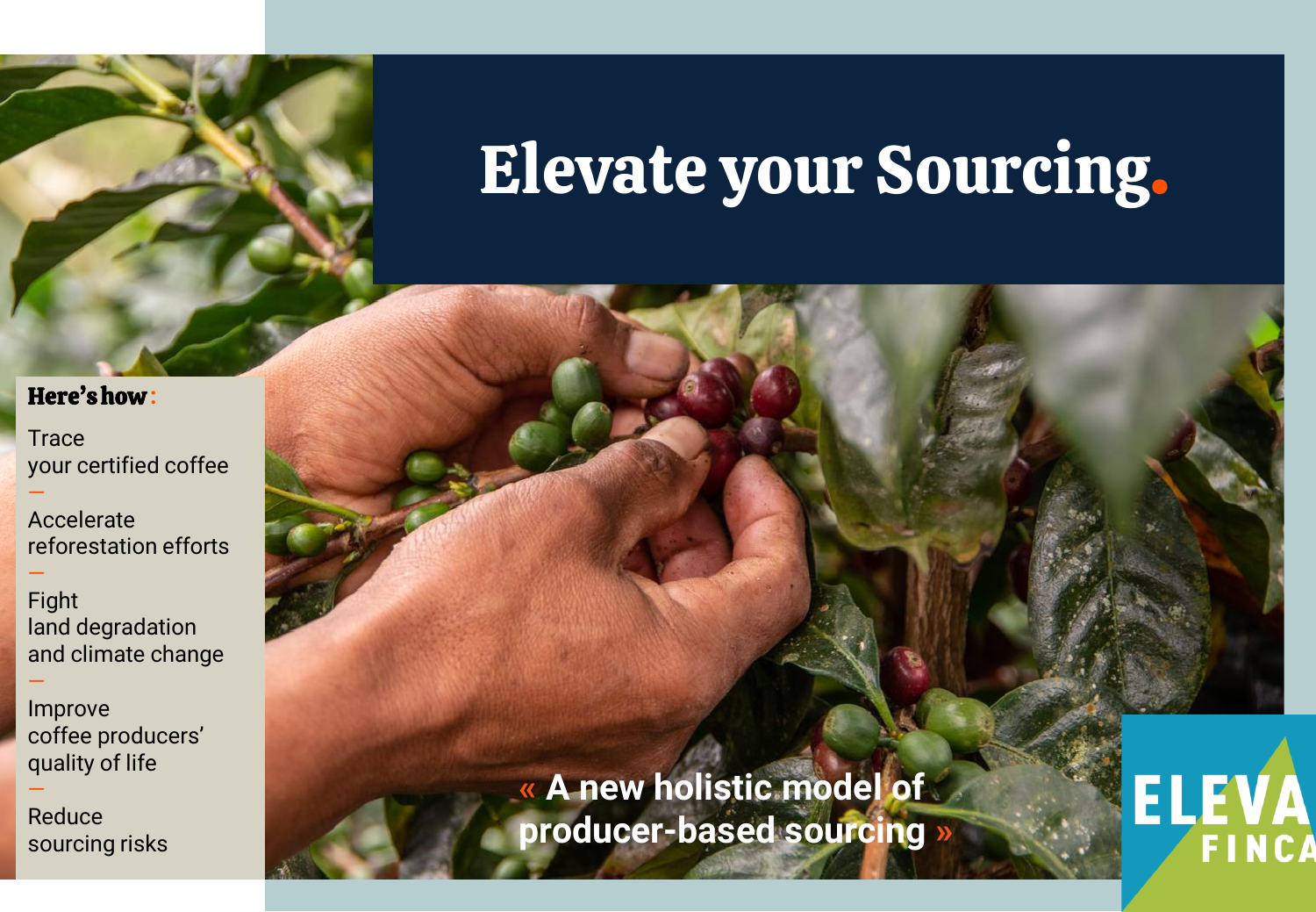### **ElevaFinca :** a new model of producer-based sustainable sourcing



**shade coffee**

**conserved**

**reduced**

**ELEVA** 

Cost effective

—

—

—

—

—

—

—